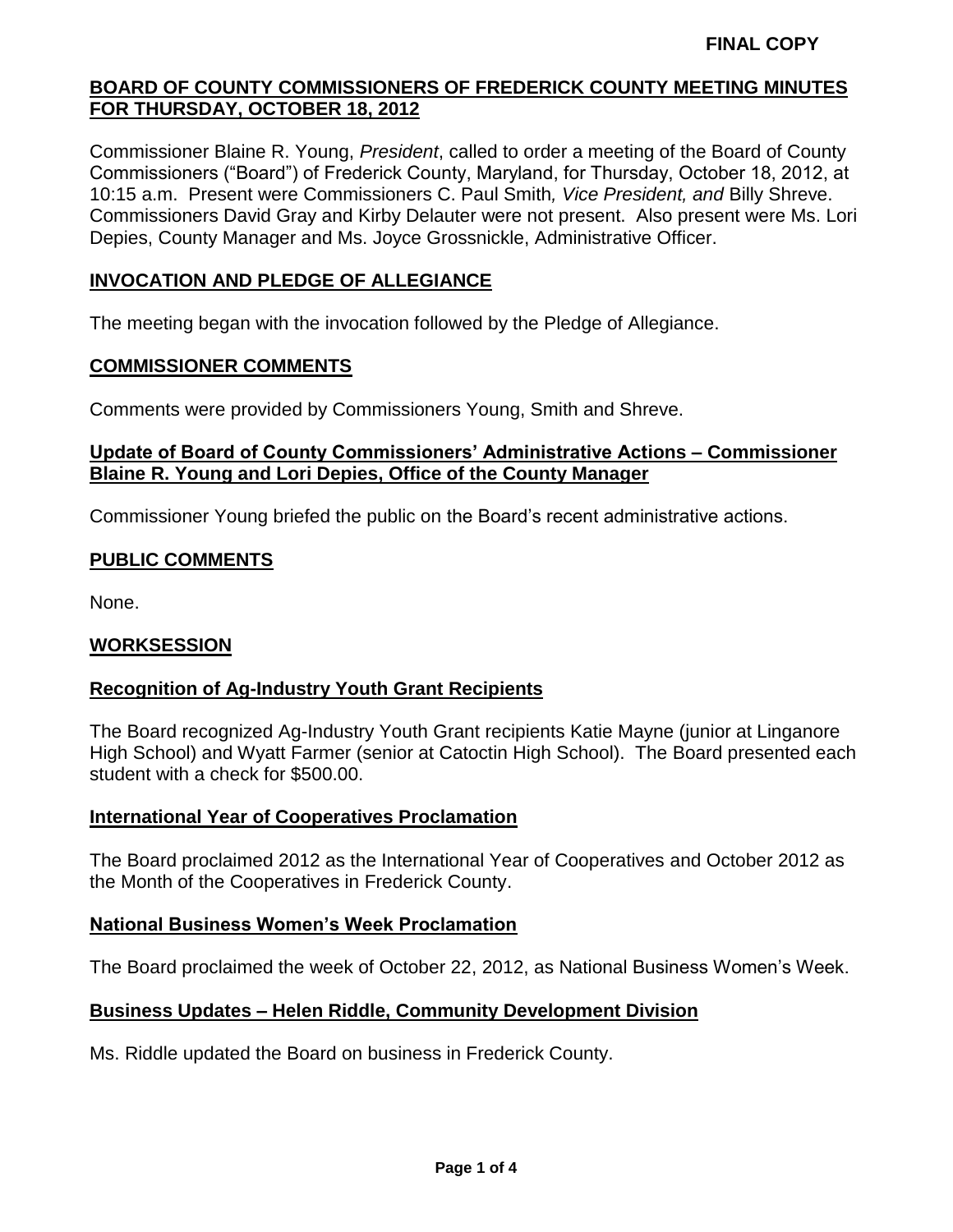## **Appointments/Reappointments to Boards/Commissions – Joyce Grossnickle, Office of the County Manager**

#### Commission on Disabilities

Commission Member Linder Werner was present to address questions raised by Commissioner Shreve regarding the number of current vacancies on the commission.

There were no public comments.

*Motion to appoint Mr. Keith Nolan to fill an unexpired term to expire June 30, 2014 – Passed 3-0.*

| <b>COMMISSIONERS</b> | <b>MOTION</b> | <b>SECOND</b> | <b>YES</b> | <b>NO</b> | <b>ABSTAIN</b> | <b>NOT PRESENT</b> |
|----------------------|---------------|---------------|------------|-----------|----------------|--------------------|
| Young                |               |               |            |           |                |                    |
| <b>Smith</b>         |               |               | ٠.         |           |                |                    |
| <b>Shreve</b>        |               |               | ٠.<br>     |           |                |                    |
| Grav                 |               |               |            |           |                | ^                  |
| <b>Delauter</b>      |               |               |            |           |                | ^                  |

#### Sustainability Commission

There were no public comments.

*Motion to appoint Mr. Tom Anderson to fill an unexpired term to expire June 30, 2013; Mr. Richard (Dick) Ishler to fill an unexpired term to expire June 30, 2014; and Ms. Katherine Heilman, Mr. Tim D. Jones, and Ms. Alonnie Ropp to fill unexpired terms to expire June 30, 2015 – Passed 3-0.*

| <b>COMMISSIONERS</b> | <b>MOTION</b> | <b>SECOND</b> | <b>YES</b> | <b>NO</b> | <b>ABSTAIN</b> | <b>NOT PRESENT</b> |
|----------------------|---------------|---------------|------------|-----------|----------------|--------------------|
| Young                |               |               |            |           |                |                    |
| <b>Smith</b>         |               |               |            |           |                |                    |
| <b>Shreve</b>        |               |               |            |           |                |                    |
| Gray                 |               |               |            |           |                |                    |
| <b>Delauter</b>      |               |               |            |           |                |                    |

Transportation Services Advisory Council

There were no public comments.

*Motion to appoint Mr. Marc DeOcampo to serve as an at-large representative and fill an unexpired term to expire June 30, 2015 – Passed 3-0.*

| <b>COMMISSIONERS</b> | <b>MOTION</b> | <b>SECOND</b> | <b>YES</b> | <b>NO</b> | <b>ABSTAIN</b> | <b>NOT PRESENT</b> |
|----------------------|---------------|---------------|------------|-----------|----------------|--------------------|
| Young                |               |               |            |           |                |                    |
| <b>Smith</b>         |               |               |            |           |                |                    |
| <b>Shreve</b>        |               |               |            |           |                |                    |
| Gray                 |               |               |            |           |                |                    |
| <b>Delauter</b>      |               |               |            |           |                |                    |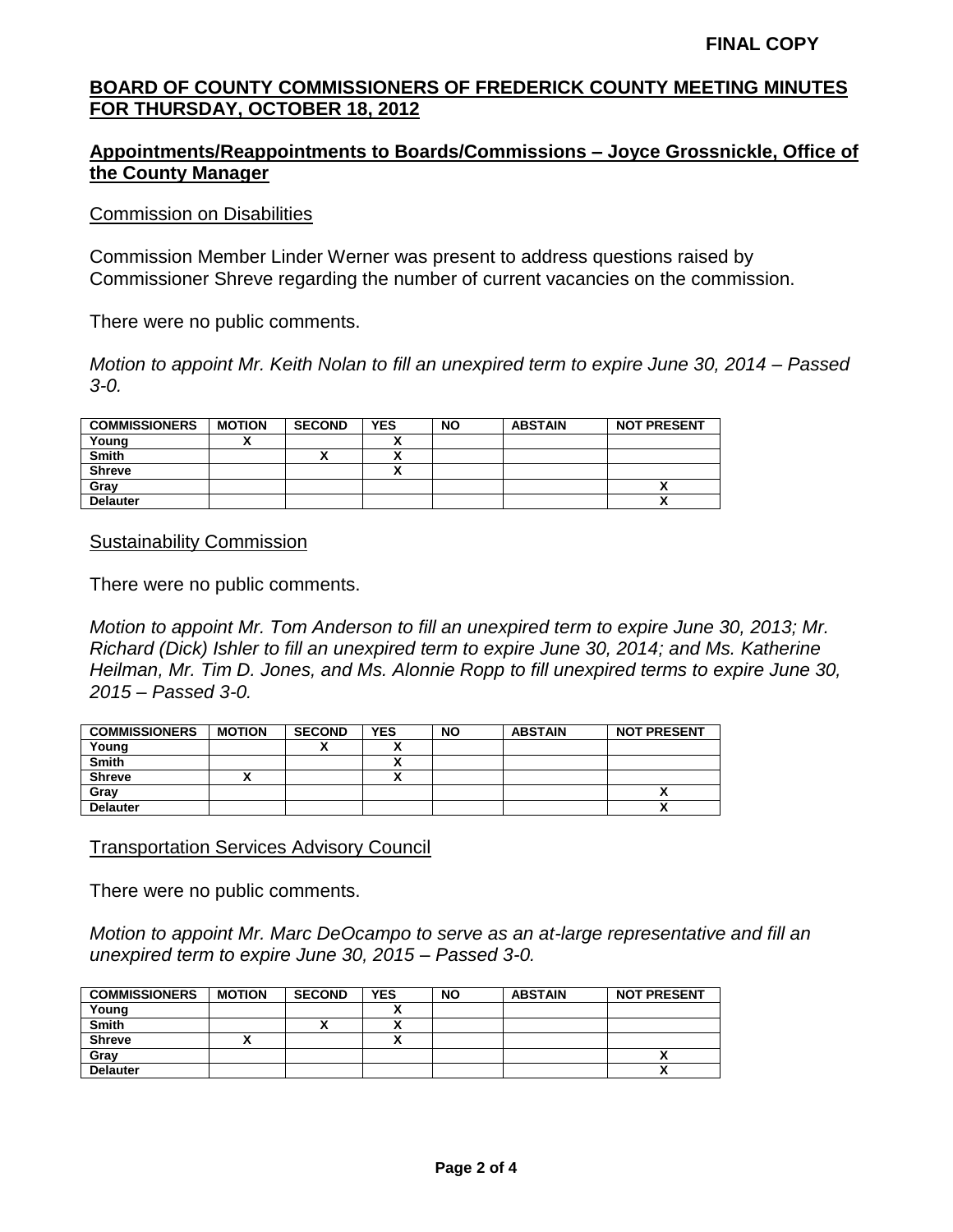Workforce Development Board

There were no public comments.

*Motion to appoint Ms. Lisa Heflin to serve as a Private Sector representative and to fill an unexpired term to expire June 30, 2016 – Passed 3-0.*

| <b>COMMISSIONERS</b> | <b>MOTION</b> | <b>SECOND</b> | <b>YES</b> | <b>NO</b> | <b>ABSTAIN</b> | <b>NOT PRESENT</b>         |
|----------------------|---------------|---------------|------------|-----------|----------------|----------------------------|
| Young                |               |               |            |           |                |                            |
| <b>Smith</b>         |               |               |            |           |                |                            |
| <b>Shreve</b>        |               |               |            |           |                |                            |
| Grav                 |               |               |            |           |                | ,,                         |
| <b>Delauter</b>      |               |               |            |           |                | $\boldsymbol{\mathcal{L}}$ |

## **AGENDA BRIEFING**

Commissioner Young noted the Board would hold a public hearing on Thursday, October 25 at 10:00 a.m. regarding proposed water and sewer plan amendments.

## **CONSENT AGENDA**

The following items were presented on the consent agenda:

- Purchasing Memo #13-052, Seven Law Enforcement Sedans (Piggyback Contract) Award to: Criswell Performance Cars Award amount: \$161,948.00
- Budget Transfer #BT-13-048, Community Development Division

*Motion to approve the consent agenda as presented – Passed 3-0.*

| <b>COMMISSIONERS</b> | <b>MOTION</b> | <b>SECOND</b> | <b>YES</b> | <b>NO</b> | <b>ABSTAIN</b> | <b>NOT PRESENT</b> |
|----------------------|---------------|---------------|------------|-----------|----------------|--------------------|
| Young                |               |               |            |           |                |                    |
| <b>Smith</b>         |               |               |            |           |                |                    |
| <b>Shreve</b>        |               |               |            |           |                |                    |
| Gray                 |               |               |            |           |                |                    |
| <b>Delauter</b>      |               |               |            |           |                |                    |

## **ADMINISTRATIVE BUSINESS**

## **Approval of Board of County Commissioners' Meeting Minutes**

The minutes for Thursday, June 28, Thursday, July 12, Thursday, July 19, Thursday, July 26, and Tuesday, July 31, 2012, were approved by unanimous consent.